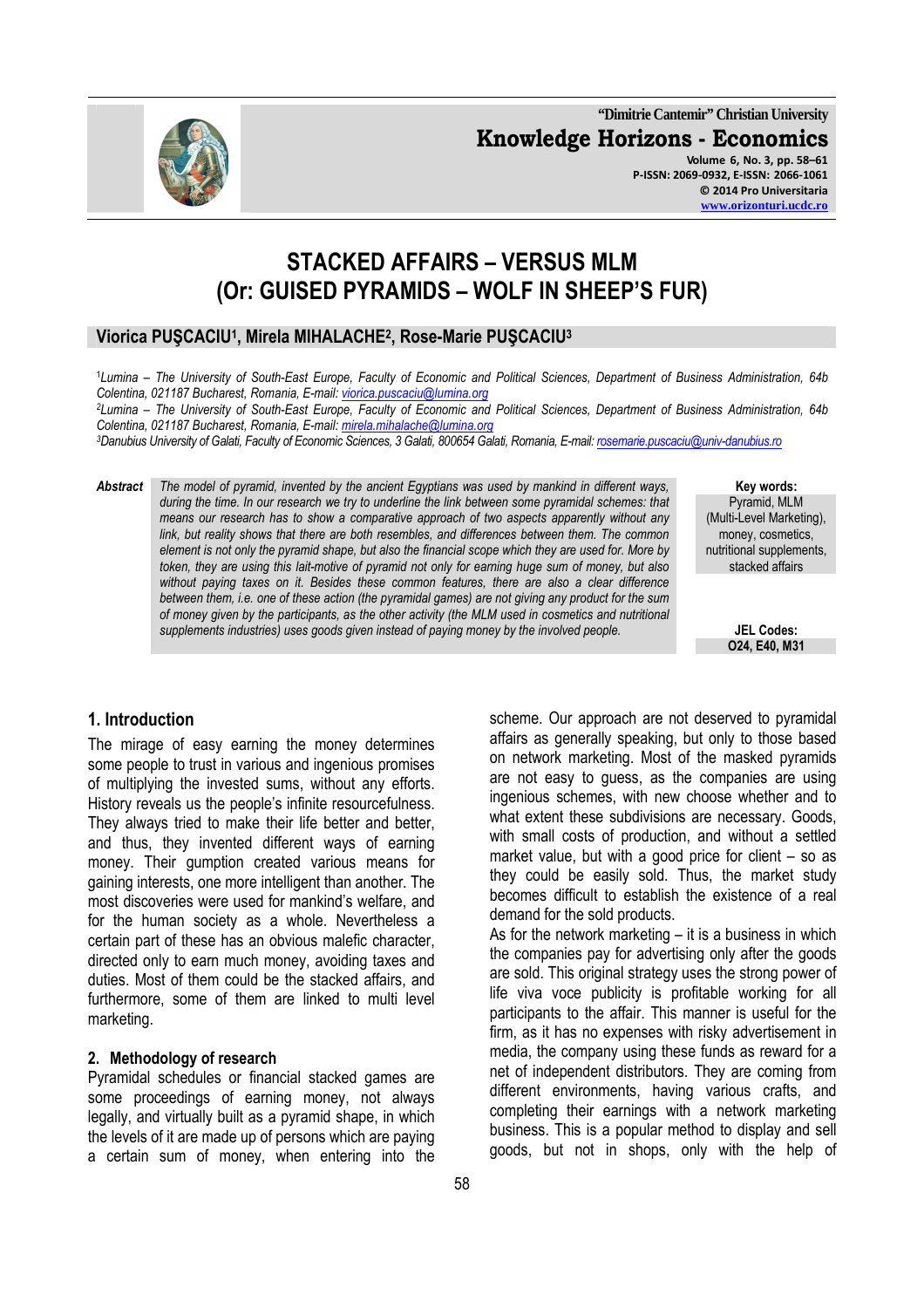employees. It uses independent commercial agents (named distributors). That distributor can choose the work program, earning money from purchasing of the goods from an outstanding company. The commissions, bonuses, generally speaking the earnings come from the payments of the company to the MLM distributors, on the basis of the selling volume.

## **3. Literature Review**

The main difference between the pyramidal schemes and the legal affairs is the fact that the formers gain money on behalf of the recruited people with their money, and without giving them any products, as the network marketing companies are pulling together with the distributors, in order to earn money together, meanwhile these people developing for themselves their personal affair, from selling products or services of the firm.

These topics were theoretically analyzed, for example by Edward Ludbrookin The Big Picture – Why Network Marketing (Ludbrook, 2000) and Marea Panorama (Ludbrook, 1999, pp. 78-80) will booming and what it means to you, Paperback (1999) then by Len Clements, in his The Coming Network Marketing Boom (Clements, 2002) or Duval G., Henri JACOT – Nouveau siècle, enjoin majors (2003) and the list could continue.

Starting from the theory and going to practical examples we can discuss about examples that are taking into account the theory, or they are not… So, the comparison which we have proposed from the beginning will continue, that is with the examples of pyramidal affairs versus the network marketing affairs. In the first category, avoiding a long list of pyramidal stakes, the list begins with Charles Ponzi, which in 1919-1920 years - he cheated thousands of people from New England, by convincing them to invest in a pyramidal scheme with postmarks. He promised to the credulous people that he would offer 50% profit, in 90 days, for their deposits in the Ponzi scheme, instead of 5% as bank interests were at that time. At the beginning of the activity, Ponzi began to pay the first investors from the new investments of the coming people into his scheme. Shortly, one can say that a Ponzi scheme consists in fraudulent investment operation, implying huge profits for some investors on behalf of founds invested by other persons, and not as results of the incomes which that business created.

There were also other representatives of the Ponzi scheme, such as Bernard Madoff – which was considered the creator of one of the biggest such a scheme in the world, with a value of \$ 65 billion. He was judged and convicted in USA, to a punishment of 150 years of prison, even if he is 75 years old. Another

figure that tried to cheat the people from New Zeeland was David Ross (63 years old), which fiddled the investors with a sum of about 400 millions of NZ dollars, that is \$ 317 million (USA), up to November last year, when his scheme collapsed.

We would stop the list withone of the biggest pyramidal system in the world – MMM-2011, whose author Serghei Panteleevici Mavrodi (a former mathematicians and deputy) has in his affair about 30 million persons from Russia and the republics from ex-USSR. They lost their money (\$4,3 million) in 1994 year, and Serghei remained four years in prison. His philosophy was that MMM-2001to destroy the financial apocalypse, Mavrodi pledged to destroy the financial system. What is the mechanism of MMM scheme? It seems very simple, as follows: MMM-2011 wants to be a decentralized financial social structure, without any companies, no LLCs (Limited Liability Company), no contracts, no promises, no guaranties. There are only regular people exchanging money between them, based on the set of SergheiMavrodi recommendations. There is any central place where all money is kept.

MMM scheme is similar to the structure of Genghis Khan's army. In the bottom-level is a representative node of system, called "foremen".

They are managing money flows between their participants, and now on they keep money backup. There is a next level node, managing money flows between their foreman's. And thus, so is going up and up, uniting groups of people, cities, provinces, countries. Mavrody's intention is to be the world itself. Backup money are kept only by bottom-level nodes and sometimes by participants, and each participant must have a foreman. *The Graph no. 1* shows the daily reach (percent) for Mavrodi's affair:



Source: www.serghei-mavrodi.com, by Alexa Web Information Company

MMM has an internal virtual currency – that is called MAVRO. When someone makes deposit – s/he buys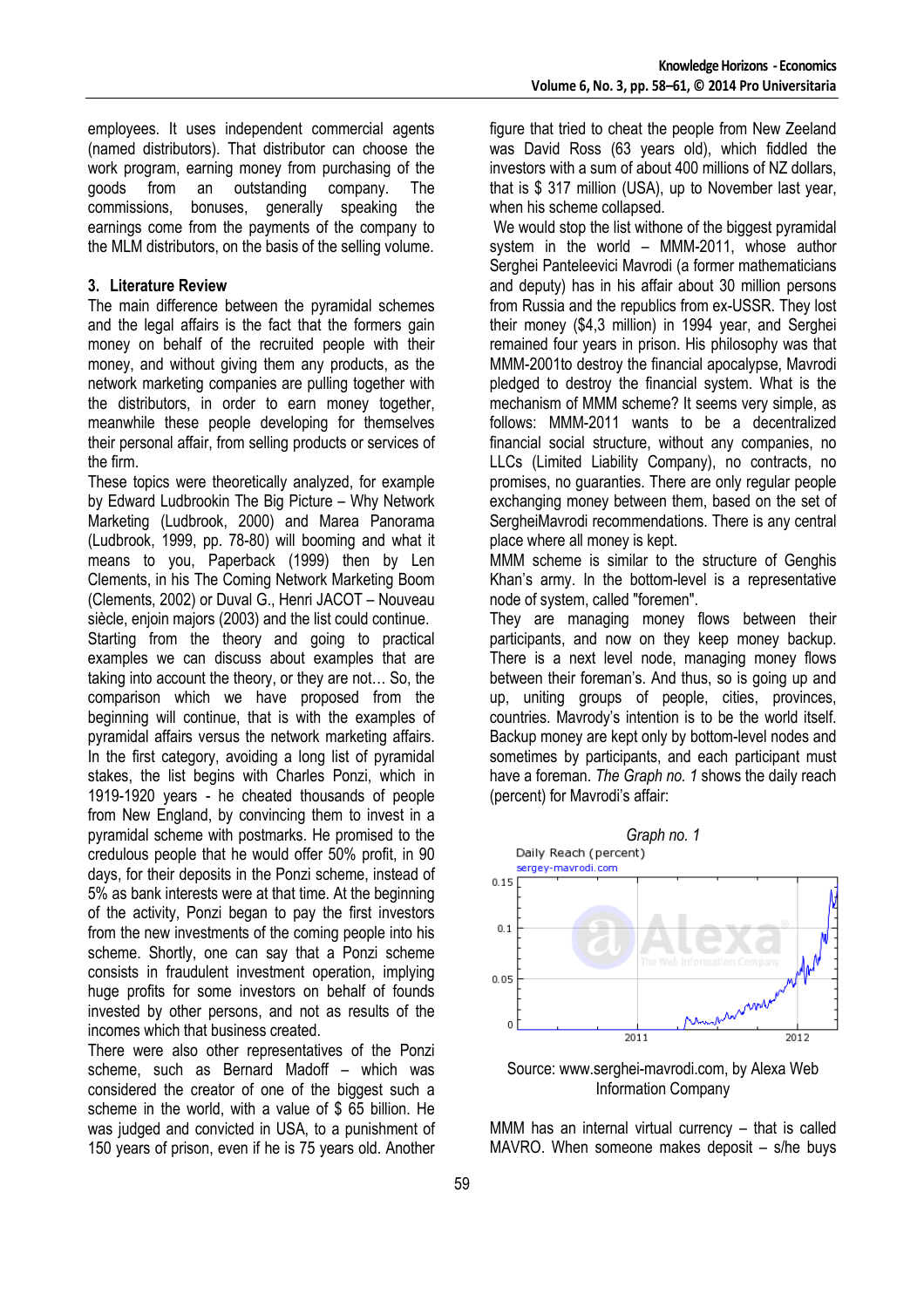MAVRO. MAVRO rates always grow from 20% to 60% in a month. If someone wants to sell his MAVRO – s/he can do it at any time, at a certain rate published on MMM website, to his/her, or other foreman. It seems impossible to destroy such a structure. If the foreman disappears for any reason, the other participants are moved to another foreman, and their internal MAVRO deposits remain not affected by such incident.

This is one of the most representative pyramidal schemes of our days.

*The Graph no. 2* illustrates the evolution of the interest to Serghei Mavrodi's scheme:





Someone could ask what is the link between the Ponzi schemes (which are illegally), and the MLM activity – which is a legal activity of selling goods and servicesalso in our country? The main resemblance is the fact that it is a very similar recruitment system, which is on the basis of some investors which are entering in the system with a sum of money, bigger and bigger. The differences are essential: as MLM is a legal commercial system, based on recommendation, in which the participants receive not only goods, but also bonuses, as per the algorithm of the company, than in the pyramidal Ponzi schemes the participants do not receive any goods, and they are freely coming into the system, without any recommendation, only to give money to the "pyramid".

Comparatively, let see how is working the MLM systems in the cosmetics and nutritional supplements? Even if network marketing exists from the 1930's years, it becomes a serious economical force around the 1960's years, when there appeared such companies as Avon, Amwayand Mary Kay, opening the way for a major extension of this industry. This development goes on, up to its top, in 1990's years, when more MLM companies were founded. At the same period, there come up a new concern for a more healthy life, and wellness. People began to interest more than ever about a new life style, a healthier one. The reasons are

not only demographical ones, but also the concern for a longer and better life. For example, many people renounce to bad customs as smoking, alcohol, and losing nights, being more interested about the means of healthy life style. Thus, the rising of the public interest for a healthy and longer life comes together with the MLM rising industry, and so, there scored an exponentially rising of the companies which are trading products for maintaining the health, and consequently, a hyperinflation of such products(Don& Nancy Failla, 1988).Nevertheless, around the 1990's years, there were a decline of the MLM system in this field, but after this, the medium were very much improved, so that up to now there are resisting the stronger and serious companies. Now, MLM system scored about 50 million members, after 55 years of activity and the forecasting are very optimistic: they suggest that the number of members in this system will double in the following 15 years. Internet is the main reason for this prospection, as it has a bigger capacity as instrument for creating and maintaining the network, and thus the relationships between members and their clients are closer.

An important problem which arises is the fiscal evasion around of millions of euro, by reselling the products "from black", as the firms that practice this MLM system promote a sort of pyramidal commercial network. There are well-known the way of working for the firms like Avon, Oriflame, Calivita, Secom and others. They have a "deposit" – a huge one – to which they are "linked" thousands and thousands of distributors (one says that there are more than one hundred of thousands). These distributors are taking the goods, and they are reselling them to the final clients. This system ensure huge profits for the company, so as they are earning huge sums of money early, without issuing any bill, or invoice, and conclusively, without paying taxes and impositions on their profit. In real terms, almost all commodities taken by the distributors are resold from black with an addition of 30%, encouraged by the company itself. Thus, it is almost impossible to check the process by the current legal means, so as this system causes many losses for state, as VAT (Value Added Tax), profit tax, and also the taxes on the distributors' salaries are not collected. Even if in the papers of the company there are some taxed agents, but they represent only 2 or 3 percents, from the whole "army" of distributors. As the majority of the distributors could not be reworded depending on the retails of the pyramidal structure, they can buy products with discounts between 25-50%, as per quantity acquired. To translate in economical terms, that means a reduction of the basis of collecting VAT with an average of 20-25%, as the sums resulted from applying this discount as the distributors' incomes, and thus doubles